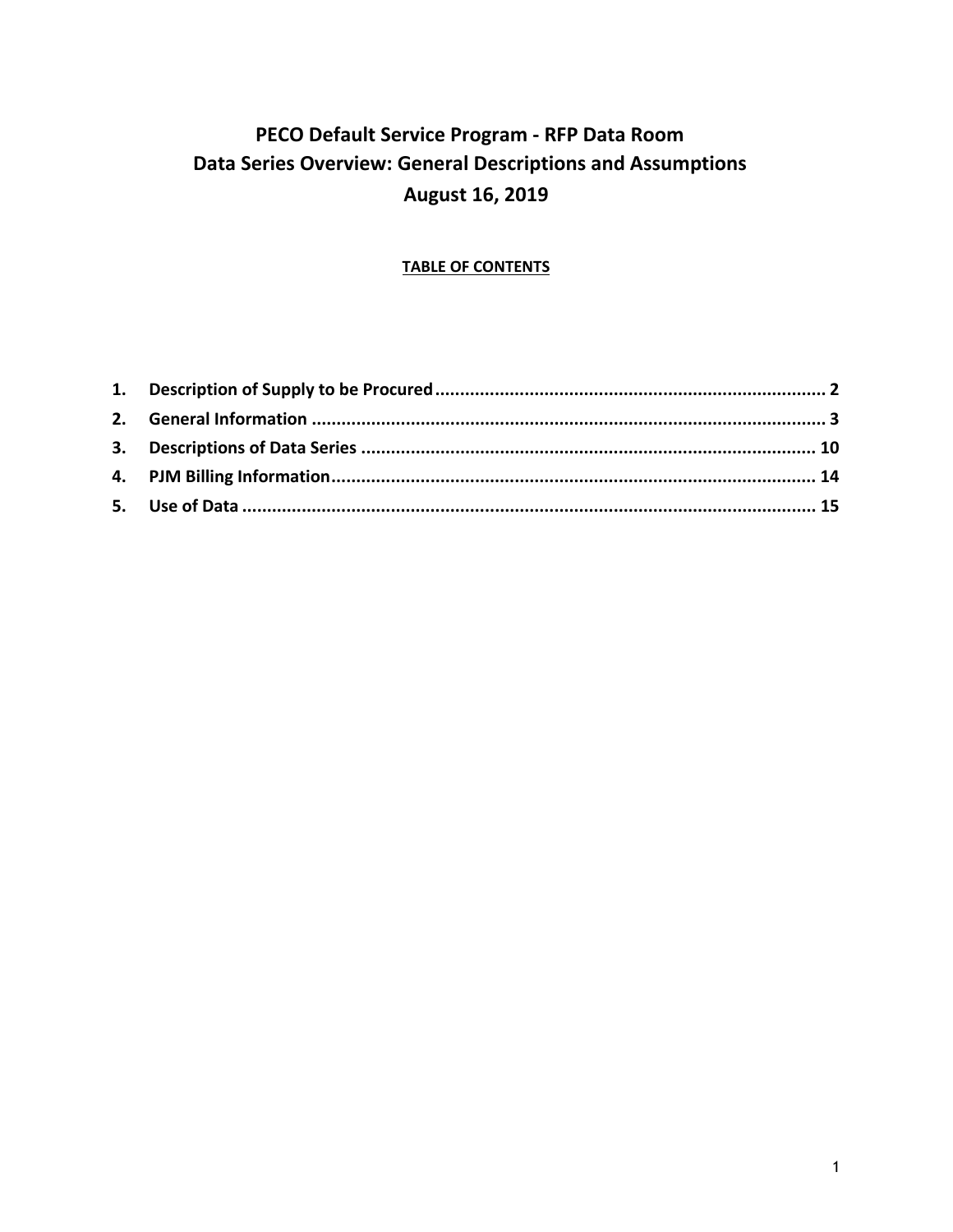# **1. Description of Supply to be Procured**

*Default Service Load*, also known as *Provider of Last Resort (POLR) Load*, is the load associated with PECO's retail customers who have not elected to receive service from an Electric Generation Supplier ("EGS") in PECO's territory. A PECO customer who does not select an EGS is a default service customer. The PECO Default Service load is calculated by subtracting the load served by EGSs from the retail load served within the PECO zone. PECO currently does not have "wholesale customers" such as municipal or cooperative electric utilities serving load within the PECO service territory. The only other Load Serving Entities within the PECO service territory at present are EGSs.

Prospective suppliers will have the opportunity to serve PECO Default Service Load by bidding in solicitations under the current Default Service Plan ("DSP").

**All data in the Data Room is provided for informational purposes only.** PECO has compiled the data in good faith from sources believed by PECO to be reliable but does not warrant the accuracy of the data.

**It is the responsibility of prospective suppliers as well as all other parties that use the posted data to determine whether and how to apply the data. Prospective suppliers as well as all other parties assume all risk associated with utilizing the data.** 

PECO is only able to provide Default Service Load data to which it has access.

The daily peak load contribution ("PLC") and network transmission service peak load ("NSPL") data for the Residential class are not adjusted for the NYPA allocation. Hourly load data for the Residential Class, which is broken down by load related to PECO's default service customers ("Default Energy") and load related to customers who have elected to be supplied by an Electric Generation Supplier ("EGS Energy"), is handled differently. In regards to the hourly load data for the Residential class, PECO subtracts the NYPA allocation from the Default Energy (MWh) column and adds a corresponding amount to the EGS Energy (MWh) column.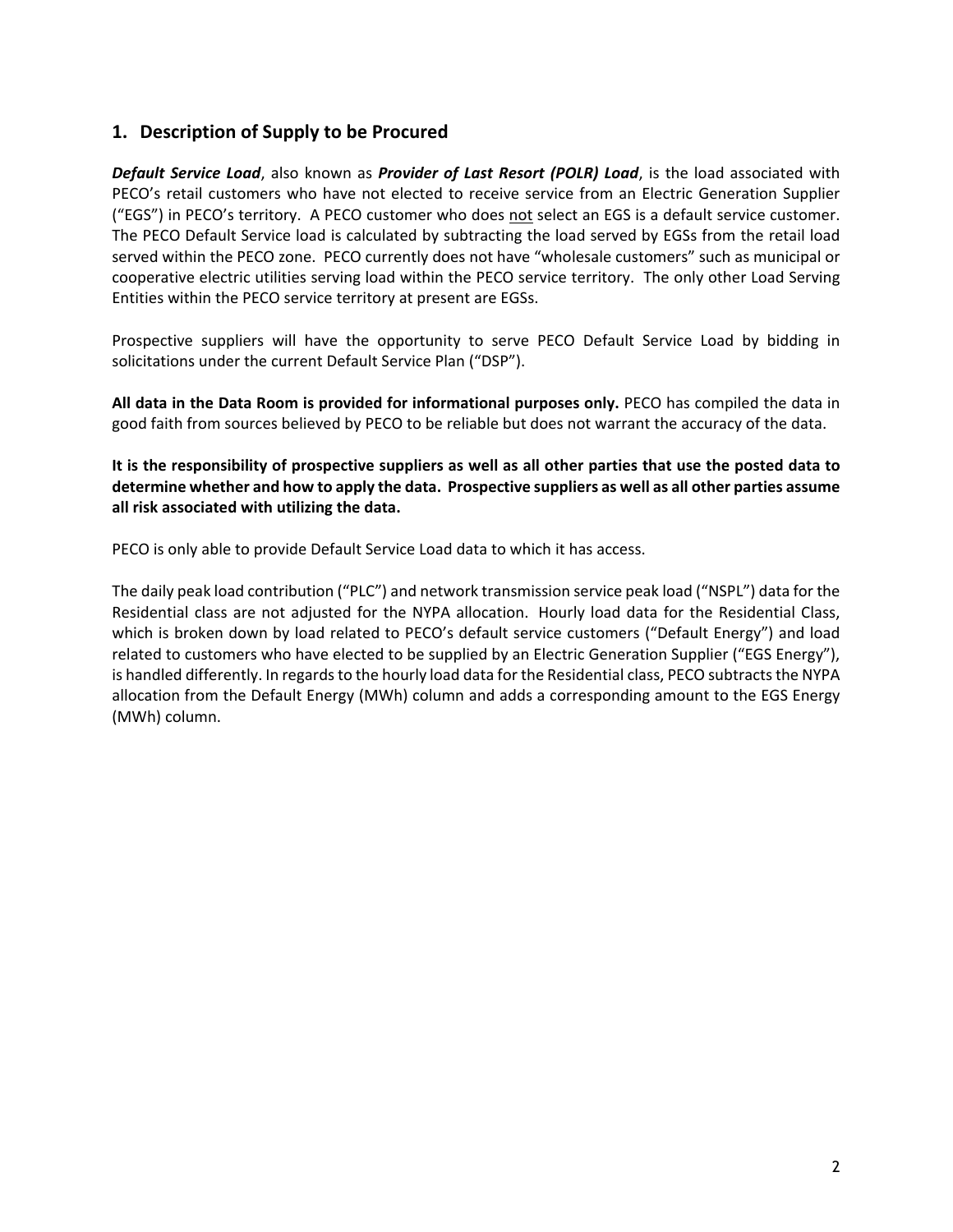# **2. General Information**

# **a. Report Formats and Period Covered**

PECO aims to post a minimum of three years of history for time series data and will update most files on a monthly basis.

*Please note that all energy (system load) reported represents energy including PECO's 60‐day 'energy reconciliation service' settlement with PJM, and therefore PECO will post all energy reports with a two‐ month lag.* 

Hourly reports align with Eastern Prevailing Time. For instance, Hour 1 pertains to the hour between 12:00 a.m. EPT and 1:00 a.m. EPT. Daylight Savings Time (DST) is treated as follows:

- Hourly reports spanning the Fall DST period contain 25 consecutive hours.
- Hourly reports spanning the Spring DST period contain 23 consecutive hours.

Data files will be posted to the Data Room as zip, Excel spreadsheet and comma-delimited Excel file formats.

# **b. Customer Load Profile Assumptions**

PECO currently applies static load profiles (kW vs. weather response functions, that are fixed) to unmetered customer classes, AMR metered customers, and AMI customers that do not have interval data that is "bill quality" (on a bill by bill basis for Settlement B).<sup>1</sup> Prior to March 2015, these load profiles were used to develop hourly load responsibilities related to customers served by EGSs and default service customers for the purpose of performing unaccounted‐for energy calculations.

In 2010, PECO conducted a load study that was used to develop updated static load profiles for monthly‐ metered customers. PECO used these updated load profiles beginning on January 1, 2011. For data prior to 2011, PECO developed hourly load data by customer group for monthly metered customers using older static load profiles. PECO is not able to retrofit the updated load profiles to the historic hourly load data (2006 – 2010) that is provided.

# **c. Customer Procurement Classes**

 $\overline{a}$ 

A "Procurement Class" or "Class" is a grouping of customers on PECO's existing rate schedules for purposes of procuring Default Supply. For Default Supply prior to May 31, 2017 (under DSP I through DSP III), there are four Procurement Classes: Residential ("R"), Small Commercial ("SC"), Medium Commercial ("MC"), and Large Commercial and Industrial ("LC&I"). The specific rate schedules for each Procurement Class are shown in Table 1 with a brief description of the customers included within each Class. PECO will group all customers in this manner, regardless of whether they are default service customers or customers

<sup>&</sup>lt;sup>1</sup> PECO is required to install interval metering for their Large Commercial & Industrial customers. AMI metering is currently in the process of being installed for other classes that are metered. For more information regarding interval metering please see PECO's Smart Meter Universal Deployment Plan available on the Company's website.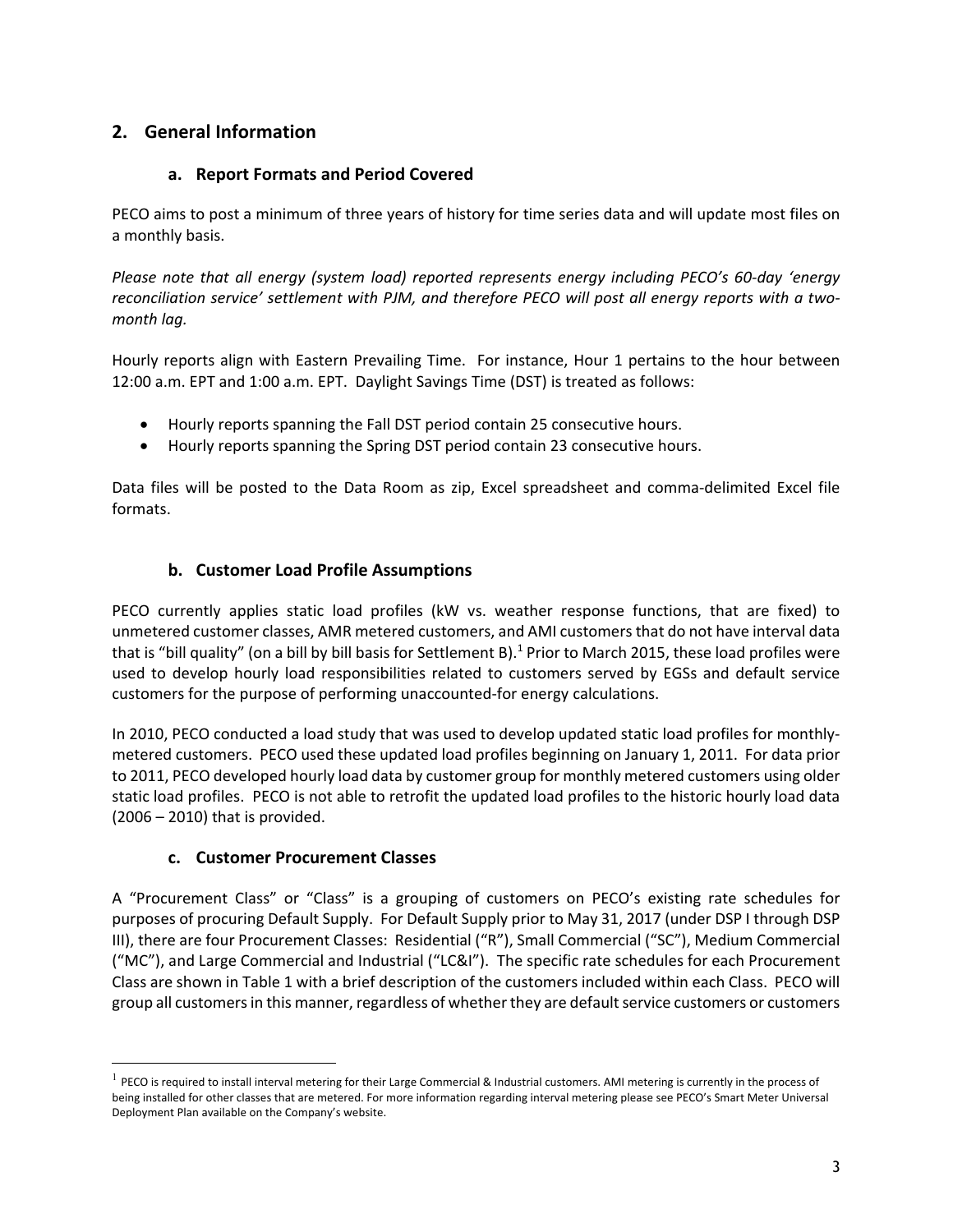served by an EGS.

| <b>Class</b> | <b>Customers Included</b>     | Rate<br><b>Schedule</b> | <b>Description</b>                                                                          |
|--------------|-------------------------------|-------------------------|---------------------------------------------------------------------------------------------|
| Residential  | All residential customers     | R                       | <b>Residence Service</b>                                                                    |
|              |                               | <b>RH</b>               | <b>Residential Heating Service</b>                                                          |
| Small        | Non-residential customers in  | GS                      | <b>General Service</b>                                                                      |
| Commercial   | rate schedules GS, HT, and PD | HT                      | <b>High-Tension Power</b>                                                                   |
|              | with Peak Load Contribution   | <b>PD</b>               | Primary - Distribution Power                                                                |
|              | < 100kW and customers         | AL                      | <b>Alley Lighting</b>                                                                       |
|              | in rate schedules             | <b>TLCL</b>             | <b>Traffic Lighting Service</b>                                                             |
|              | AL, TLCL, POL, SLE, and SLS   | <b>POL</b>              | Private Outdoor Lighting                                                                    |
|              |                               | <b>SLE</b>              | <b>Street Lighting Customer-Owned Facilities</b><br>Street Lighting in City of Philadelphia |
|              |                               | <b>SLS</b>              | <b>Street Lighting-Suburban Counties</b>                                                    |
|              |                               |                         |                                                                                             |
| Medium       | Non-residential customers     | GS                      | <b>General Service</b>                                                                      |
| Commercial   | with Peak Load Contribution   | <b>HT</b>               | <b>High-Tension Power</b>                                                                   |
|              | Between 100kW and 500kW       | <b>PD</b>               | Primary -Distribution Power                                                                 |
| Large        | Non-residential customers     | GS                      | <b>General Service</b>                                                                      |
| Commercial   | with Peak Load Contribution   | <b>HT</b>               | <b>High-Tension Power</b>                                                                   |
| & Industrial | > 500kW                       | <b>PD</b>               | Primary -Distribution Power                                                                 |
|              |                               | EP                      | <b>Electric Propulsion</b>                                                                  |

**Table 1. Rate Schedules and Procurement Class Descriptions (through May 31, 2017)** 

On June 1, 2016, Medium Commercial Class transitioned from Default Service on a fixed‐price basis to Default Service on an hourly price basis with energy priced to the PJM day-ahead spot market. Starting June 1, 2017, these customers will be merged with PECO's Large Commercial & Industrial Class, nonresidential customers with a Peak Load Contribution greater than 500kW, to form the Consolidated Commercial & Industrial Class ("CCI"). Thus, from that date, there are three Procurement Classes as shown in Table 2. In June 2019, PECO introduced a new street lighting rate schedule (SL-C) for the Small Commercial Class.

**Table 2. Rate Schedules and Procurement Class Descriptions (starting June 1, 2017)**

| <b>Class</b> | <b>Customers Included</b>   | Rate<br><b>Schedule</b> | <b>Description</b>                 |
|--------------|-----------------------------|-------------------------|------------------------------------|
| Residential  | All residential customers   | R                       | <b>Residence Service</b>           |
|              |                             | <b>RH</b>               | <b>Residential Heating Service</b> |
|              |                             |                         |                                    |
| Small        | Non-residential customers   | GS                      | <b>General Service</b>             |
| Commercial   | with Peak Load Contribution | НT                      | <b>High-Tension Power</b>          |
|              | up to and including 100kW   | PD.                     | <b>Primary -Distribution Power</b> |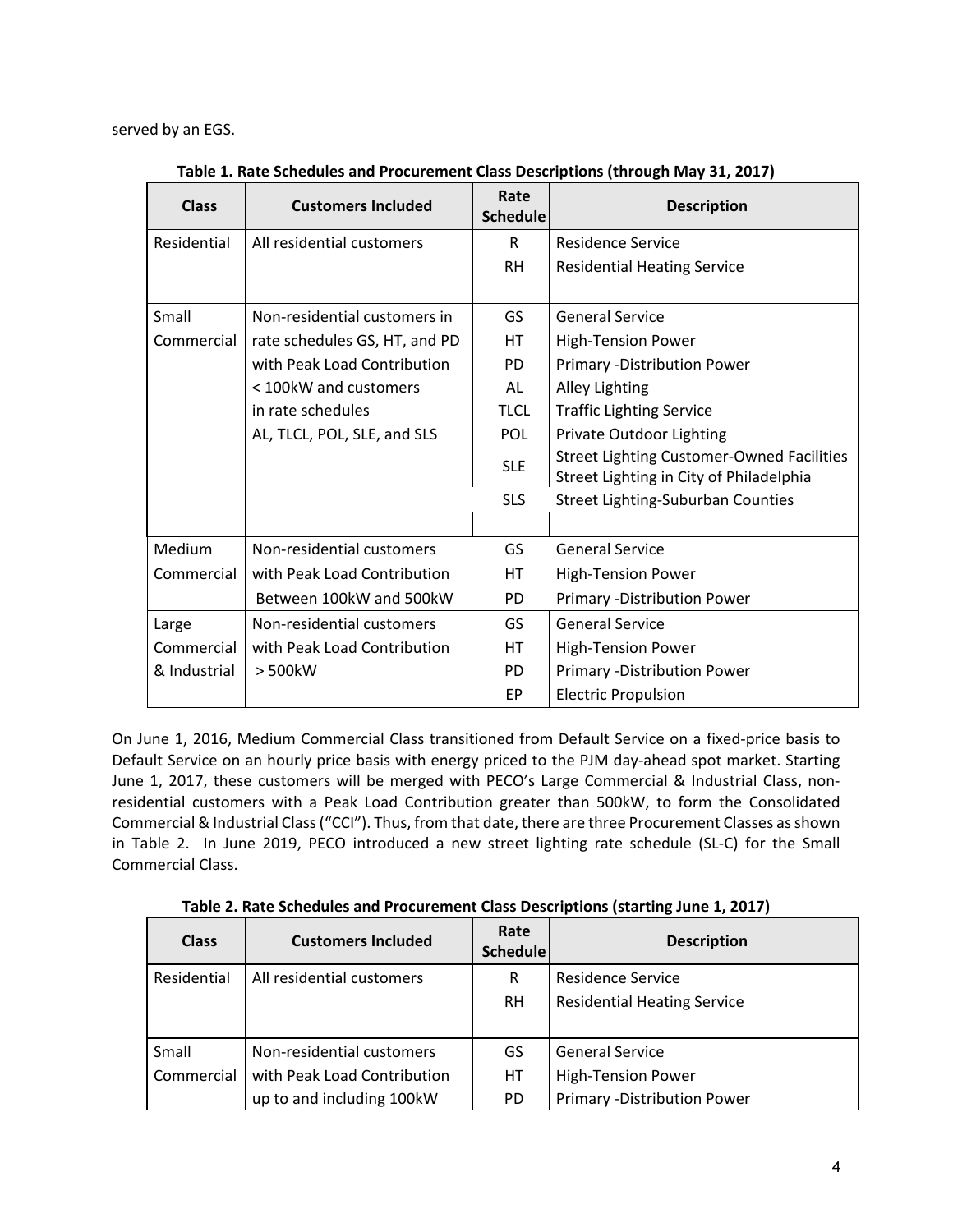|              | and lighting customers                 | AL          | Alley Lighting in City of Philadelphia                              |
|--------------|----------------------------------------|-------------|---------------------------------------------------------------------|
|              |                                        | <b>TLCL</b> | <b>Traffic Lighting Constant Load Service</b>                       |
|              |                                        | <b>POL</b>  | Private Outdoor Lighting                                            |
|              |                                        | $SL-C2$     | Smart Lighting Control Lighting Customer<br><b>Owned Facilities</b> |
|              |                                        | SL-E        | <b>Street Lighting Customer-Owned Facilities</b>                    |
|              |                                        | SL-S        | <b>Street Lighting-Suburban Counties</b>                            |
|              | Consolidated Non-residential customers | GS          | <b>General Service</b>                                              |
| Large        | with Peak Load Contribution            | HT          | <b>High-Tension Power</b>                                           |
| Commercial   | greater than 100kW                     | PD.         | <b>Primary -Distribution Power</b>                                  |
| & Industrial |                                        | EP          | <b>Electric Propulsion</b>                                          |

PECO does not currently aggregate customer data based upon Procurement Class. To ensure that existing commercial and industrial customer load is assigned to the proper Class for the purposes of the RFP, PECO has aggregated the data provided for periods from January 2006 through December 2010 in order to map commercial and industrial loads to the appropriate Classes.

Strictly for the convenience of bidders, prior to May 27, 2017, the customer count, hourly load, PLC and NSPL data for the CCI Class data has been constructed by summing the data for the MC and LC&I classes. Starting from May 27, 2017, the customer count, hourly load, PLC and NSPL data for the MC and LC&I classes will not be reported separately and only the CCI Class data will be provided.

# **d. Strata Descriptions**

 $\overline{a}$ 

PECO defines a "strata" as a load profile existing within a particular rate schedule. Table 3 shows PECO's current strata, the rate schedules to which each strata maps, and a brief description of each strata. These strata have been in effect as of January 1, 2011. Table 4 shows PECO's historical strata, the rate schedules to which each strata maps, and a brief description of each strata. These strata were in use through December 31, 2010.

<sup>2</sup> In June 2019, PECO introduced a new street lighting rate schedule (SL‐C) for the Small Commercial Class.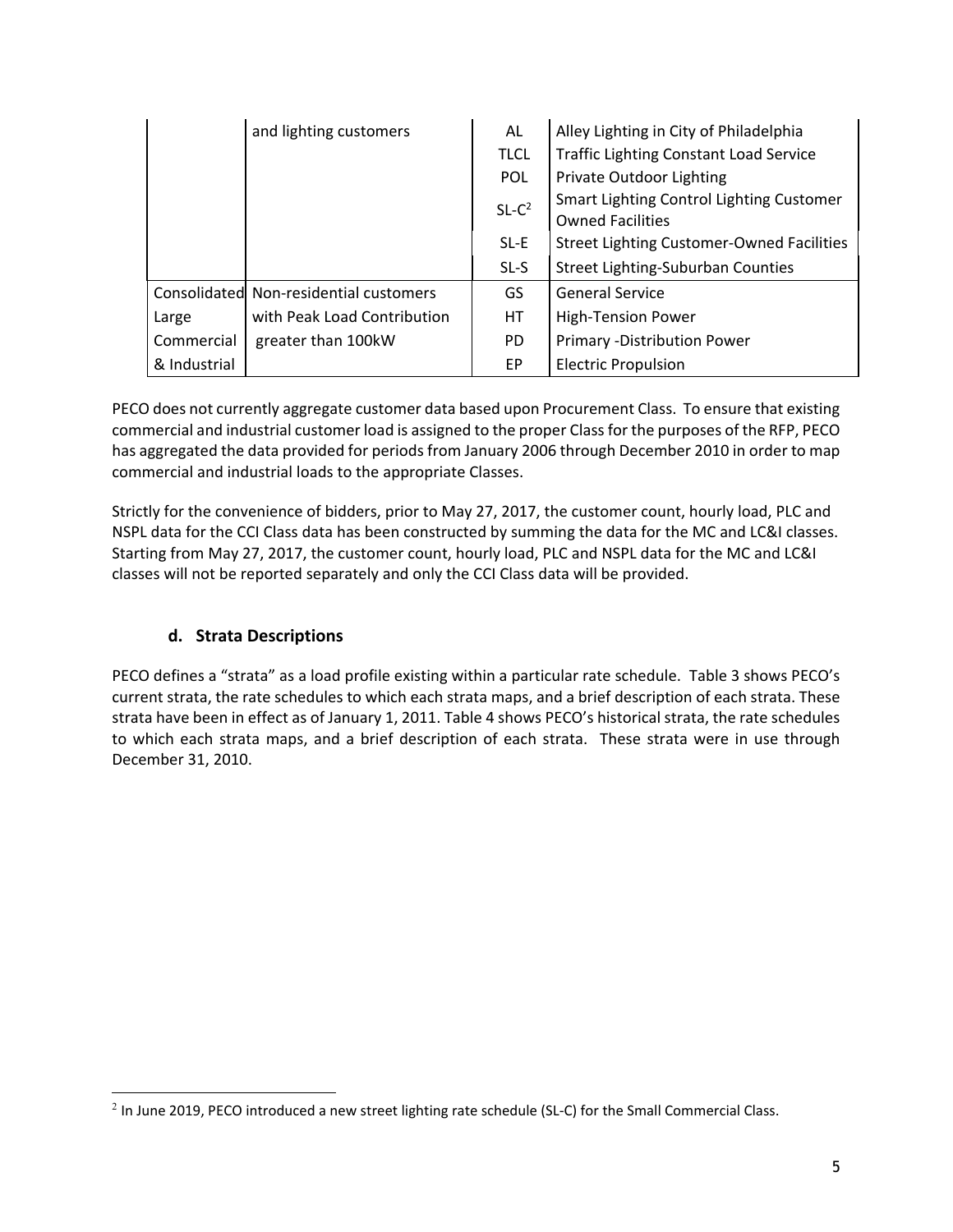| <b>Strata</b> | <b>Rate Schedule</b> | si carichi, strata ji nate seneaare mapping ana pesemptions<br><b>Strata Description</b> |
|---------------|----------------------|------------------------------------------------------------------------------------------|
| 101           | GS.                  | GS demand metered                                                                        |
| 107           | GS                   | GS non-demand metered and unmetered                                                      |
| 111           | R                    | Residential monthly avg use = $0 - 450$ kwh                                              |
| 112           | R                    | Residential monthly avg use = 451 - 800 kwh                                              |
| 113           | R                    | Residential monthly avg use > 800 kwh                                                    |
| 121           | <b>RH</b>            | Residential Electric Heating monthly avg use = 0 - 930 kwh                               |
| 122           | <b>RH</b>            | Residential Electric Heating monthly avg use = 931 - 1580 kwh                            |
| 123           | <b>RH</b>            | Residential Electric Heating monthly avg use > 1580 kwh                                  |
| 151           | HT                   | <b>High Tension</b>                                                                      |
| 157           | PD                   | <b>Primary Distribution</b>                                                              |
| 161           | EP                   | <b>Electric Propulsion</b>                                                               |
| 169           | <b>SLC</b>           | Smart Lighting Control Lighting Customer Owned Facilities                                |
| 170           | <b>SLE</b>           | Street Lighting (includes previous strata 172 - rate schedule SLP)                       |
| 171           | <b>SLS</b>           | <b>Street Lighting</b>                                                                   |
| 173           | <b>POL</b>           | Private Outdoor Lighting                                                                 |
| 175           | TL                   | Traffic Lighting Constant Load (Rate TLCL from tariff)                                   |
| 176           | TL                   | Traffic Lighting Constant Load (Rate TLCL from tariff)                                   |
| 177           | AL                   | <b>Alley Lighting</b>                                                                    |

**Table 3. Current Strata / Rate Schedule Mapping and Descriptions** 

### **Table 4. Historical Strata / Rate Schedule Mapping and Descriptions**

|                          | Table 4. Historical Strata / Rate Schedule Mapping and Descriptions |                                                                             |  |  |  |
|--------------------------|---------------------------------------------------------------------|-----------------------------------------------------------------------------|--|--|--|
| <b>Strata</b>            | <b>Rate Schedule</b>                                                | <b>Strata Description</b>                                                   |  |  |  |
| 001                      | GS                                                                  | With peak demands between 0-7.0KW                                           |  |  |  |
| 002                      | GS                                                                  | With peak demands between 7.1-10.0KW                                        |  |  |  |
| 003                      | GS                                                                  | With peak demands between 10.1-15.0KW                                       |  |  |  |
| 004                      | GS                                                                  | With peak demands between 15.1-25.0KW                                       |  |  |  |
| 005                      | GS                                                                  | With peak demands between 25.1-40.0KW                                       |  |  |  |
| 006                      | GS                                                                  | With peak demands greater than 40.0KW                                       |  |  |  |
| 007                      | GS                                                                  | W/o demand measurement - annualized avg monthly usage between<br>0-300KWH   |  |  |  |
| 008                      | GS                                                                  | W/o demand measurement - annualized avg monthly usage between<br>301-600KWH |  |  |  |
| GS<br>009<br>than 600KWH |                                                                     | W/o demand measurement - annualized avg monthly usage greater               |  |  |  |
| 010                      | OP                                                                  | Cycle 1 Restricted and Unrestricted (5-day radio, 7-day mechanical)         |  |  |  |
| 011<br>R                 |                                                                     | Annualized average monthly usage between OKWH and 300KWH                    |  |  |  |
| 012<br>R                 |                                                                     | Annualized average monthly usage between 301KWH and 450KWH                  |  |  |  |
| 013<br>R                 |                                                                     | Annualized average monthly usage between 451KWH and 600KWH                  |  |  |  |
| 014                      | R                                                                   | Annualized average monthly usage between 601KWH and 800KWH                  |  |  |  |
| 015                      | R                                                                   | Annualized average monthly usage between 801KWH and 1000KWH                 |  |  |  |
| 016                      | R                                                                   | Annualized average monthly usage greater than 1000 KWH                      |  |  |  |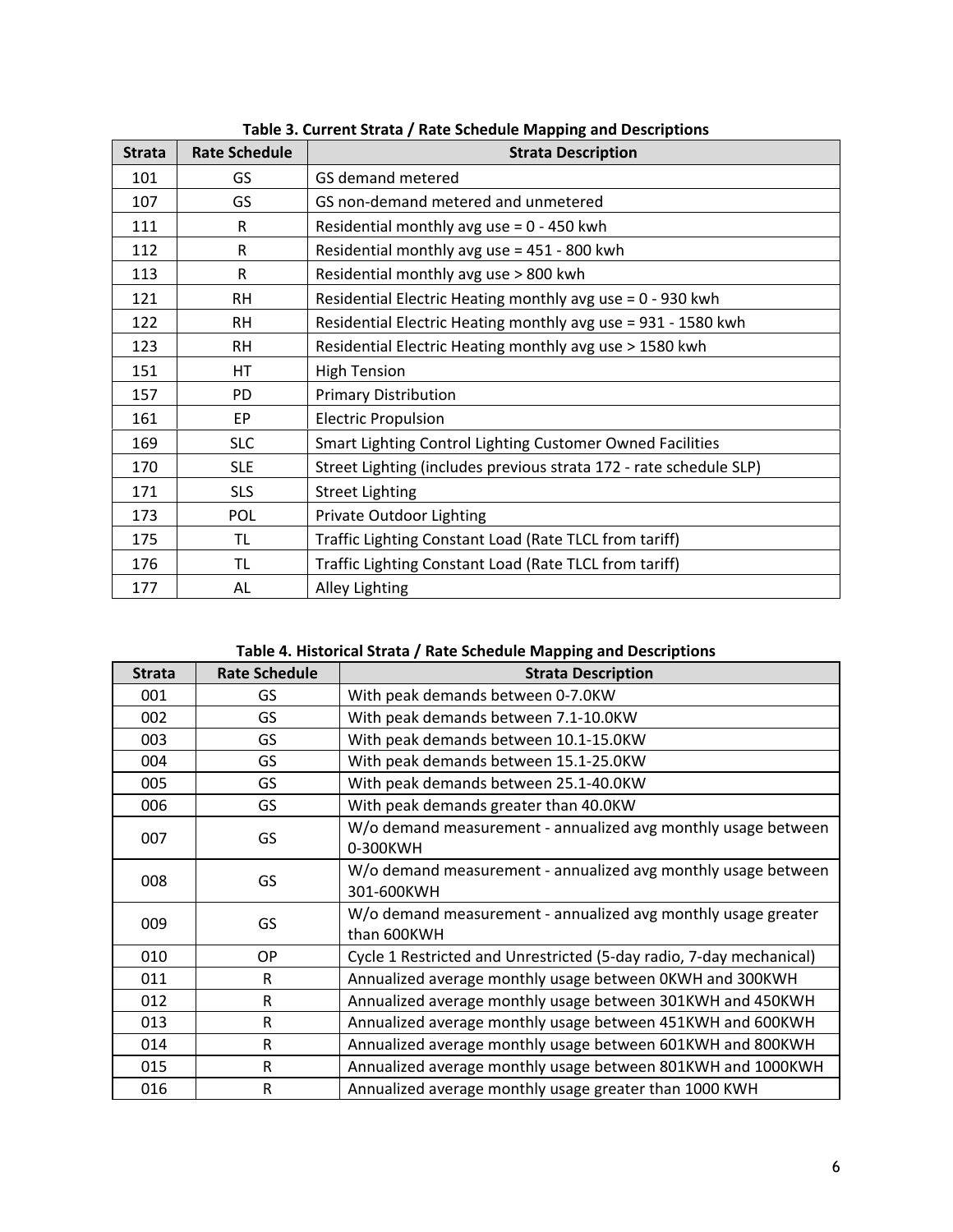| <b>Strata</b> | <b>Rate Schedule</b> | <b>Strata Description</b>                                        |
|---------------|----------------------|------------------------------------------------------------------|
|               |                      | Heat Pumps with Electric Resistance Back-up                      |
| 041           | <b>RH</b>            | As of January 1, 2008, PECO eliminated strata 042 and strata 043 |
|               |                      | (below) and consolidated both within this strata (041).          |
|               |                      | <b>Electric Resistance</b>                                       |
| 042           | <b>RH</b>            | This strata existed until January 1, 2008, at which time it was  |
|               |                      | eliminated and consolidated with Strata 041.                     |
|               |                      | Heat pumps with Fossil Fuel Back-up                              |
| 043           | <b>RH</b>            | This strata existed until January 1, 2008, at which time it was  |
|               |                      | eliminated and consolidated with Strata 041.                     |
| 051           | HT                   | Philadelphia Industrial Customers with Peak Demand Over 2000KW   |
|               |                      | Annually                                                         |
| 052           | HT                   | Philadelphia Commercial Customers with Peak Demand Over          |
|               |                      | 2000KW Annually                                                  |
| 053           | HT                   | Suburban Industrial Customers with Peak Demand Over 2000KW       |
|               |                      | Annually                                                         |
| 054           | <b>HT</b>            | Suburban Commercial Customers with Peak Demand Over 2000KW       |
|               |                      | Annually                                                         |
| 055           | <b>HT</b>            | Industrial Customers with Peak Demand Under 2000KW Annually      |
| 056           | <b>HT</b>            | Commercial Customers with Peak Demand Under 2000KW Annually      |
| 057           | PD                   | Commercial Customers With High Load Factor                       |
| 058           | <b>PD</b>            | <b>Commercial Customers With Low Load Factor</b>                 |
| 059           | PD                   | Industrial Customers With High Load Factor                       |
| 060           | PD                   | Industrial Customers With Low Load Factors                       |
| 061           | <b>EP</b>            | Electric Propulsion / Railroads                                  |
| 070           | <b>SLE</b>           | <b>Street Lighting</b>                                           |
| 071           | <b>SLS</b>           | <b>Street Lighting</b>                                           |
| 072           | <b>SLP</b>           | <b>Street Lighting</b>                                           |
| 073           | POL                  | Private Outdoor Lighting                                         |
| 075           | <b>TL</b>            | <b>Traffic Lighting</b>                                          |
| 100           | GS                   | GS flat load shape                                               |
| 110           | OP                   | Off Peak                                                         |

# **e. Mapping of Procurement Classes to Strata**

The PECO system for using load profiles and developing data for PJM settlements does not associate monthly energy settlement data by strata and rate schedule with Classes as there is no need to do so under the current supply arrangements. To provide load data broken down by customer supply group (Class) for periods prior to January 2011, PECO developed Class Factors for each strata and rate schedule to allocate each rate schedule/strata combination to the four Classes. Table 5 below displays the results of this mapping and the associated factors applicable for all historical data provided in PECO's energy (system load) reports within the Data Room through December 2010. For example, historic energy associated with Schedule GS/Strata 004 is .9900 (99.0%) allocated to the SC Class; .0060 (0.6%) allocated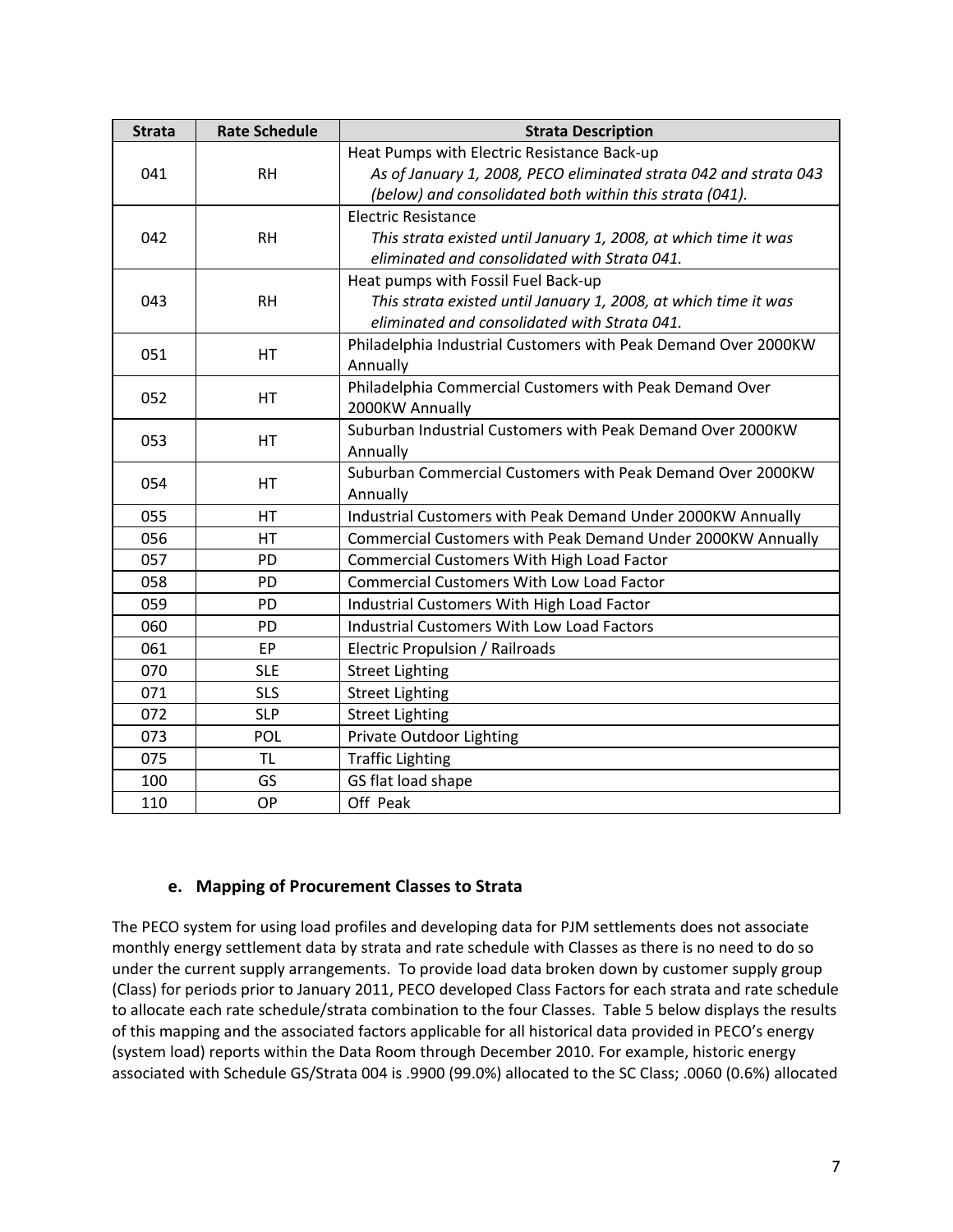to LC&I; and .0040 (0.4%) allocated to MC. We note that as of 1/1/2011, there is a one-to-one mapping of rate code to procurement class.

| Rate<br><b>Schedule</b> | <b>Strata</b> | <b>Class</b>                    | <b>Class Factor</b> |
|-------------------------|---------------|---------------------------------|---------------------|
| GS                      | 001           | <b>Small Commercial</b>         | 1.0000              |
| GS                      | 002           | <b>Small Commercial</b>         | 1.0000              |
| GS                      | 003           | <b>Small Commercial</b>         | 1.0000              |
| GS                      | 004           | <b>Small Commercial</b>         | 0.9900              |
| GS                      | 004           | Large Commercial and Industrial | 0.0060              |
| GS                      | 004           | <b>Medium Commercial</b>        | 0.0040              |
| GS                      | 005           | <b>Small Commercial</b>         | 1.0000              |
| GS                      | 006           | <b>Small Commercial</b>         | 0.3320              |
| GS                      | 006           | <b>Medium Commercial</b>        | 0.5650              |
| GS                      | 006           | Large Commercial and Industrial | 0.1030              |
| GS                      | 007           | <b>Small Commercial</b>         | 1.0000              |
| GS                      | 008           | <b>Small Commercial</b>         | 0.9990              |
| GS                      | 008           | <b>Medium Commercial</b>        | 0.0010              |
| GS                      | 009           | <b>Small Commercial</b>         | 1.0000              |
| OP                      | 010           | Residential                     | 1.0000              |
| R                       | 011           | Residential                     | 1.0000              |
| R                       | 012           | Residential                     | 1.0000              |
| $\mathsf R$             | 013           | Residential                     | 1.0000              |
| R                       | 014           | Residential                     | 1.0000              |
| $\mathsf R$             | 015           | Residential                     | 1.0000              |
| R                       | 016           | Residential                     | 1.0000              |
| <b>RH</b>               | 041           | Residential                     | 1.0000              |
| <b>RH</b>               | 042           | Residential                     | 1.0000              |
| <b>RH</b>               | 043           | Residential                     | 1.0000              |
| OP                      | 044           | Residential                     | 1.0000              |
| HT                      | 051           | Large Commercial and Industrial | 1.0000              |
| HT                      | 052           | Large Commercial and Industrial | 1.0000              |
| HТ                      | 053           | Large Commercial and Industrial | 1.0000              |
| НT                      | 054           | Large Commercial and Industrial | 1.0000              |
| HT                      | 055           | <b>Small Commercial</b>         | 0.0140              |
| HT                      | 055           | Large Commercial and Industrial | 0.6650              |
| HT                      | 055           | <b>Medium Commercial</b>        | 0.3210              |
| HT                      | 056           | Large Commercial and Industrial | 0.5000              |
| HT                      | 056           | <b>Small Commercial</b>         | 0.0100              |
| HT                      | 056           | <b>Medium Commercial</b>        | 0.4900              |
| PD                      | 057           | Large Commercial and Industrial | 0.0970              |
| PD                      | 057           | <b>Small Commercial</b>         | 0.0590              |

**Table 5. Rate Schedule / Strata Mapping to Procurement Classes and Factors**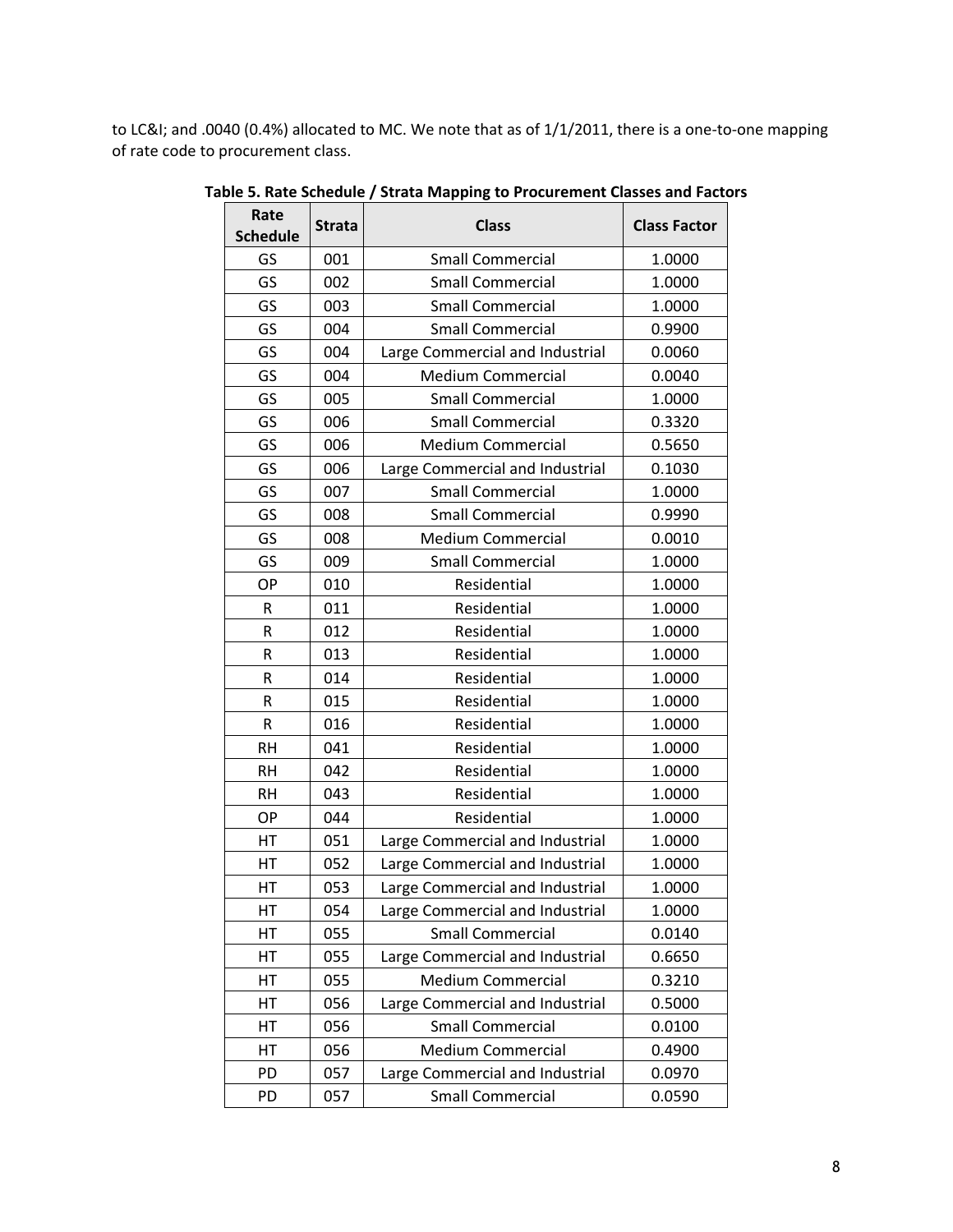| Rate<br><b>Schedule</b> | <b>Strata</b> | <b>Class</b>                    | <b>Class Factor</b> |
|-------------------------|---------------|---------------------------------|---------------------|
|                         |               |                                 |                     |
| <b>PD</b>               | 057           | <b>Medium Commercial</b>        | 0.8440              |
| <b>PD</b>               | 058           | Large Commercial and Industrial | 0.2270              |
| <b>PD</b>               | 058           | <b>Small Commercial</b>         | 0.0260              |
| PD                      | 058           | <b>Medium Commercial</b>        | 0.7470              |
| PD                      | 059           | <b>Small Commercial</b>         | 0.0130              |
| PD                      | 059           | Large Commercial and Industrial | 0.2690              |
| <b>PD</b>               | 059           | <b>Medium Commercial</b>        | 0.7180              |
| <b>PD</b>               | 060           | <b>Medium Commercial</b>        | 0.8670              |
| <b>PD</b>               | 060           | <b>Small Commercial</b>         | 0.0340              |
| <b>PD</b>               | 060           | Large Commercial and Industrial | 0.0990              |
| EP                      | 061           | Large Commercial and Industrial | 1.0000              |
| <b>SLE</b>              | 070           | <b>Small Commercial</b>         | 1.0000              |
| <b>SLS</b>              | 071           | <b>Small Commercial</b>         | 1.0000              |
| <b>SLP</b>              | 072           | <b>Small Commercial</b>         | 1.0000              |
| POL                     | 073           | <b>Small Commercial</b>         | 1.0000              |
| <b>SL</b>               | 074           | <b>Small Commercial</b>         | 1.0000              |
| <b>TL</b>               | 075           | <b>Small Commercial</b>         | 1.0000              |
| AL                      | 076           | <b>Small Commercial</b>         | 1.0000              |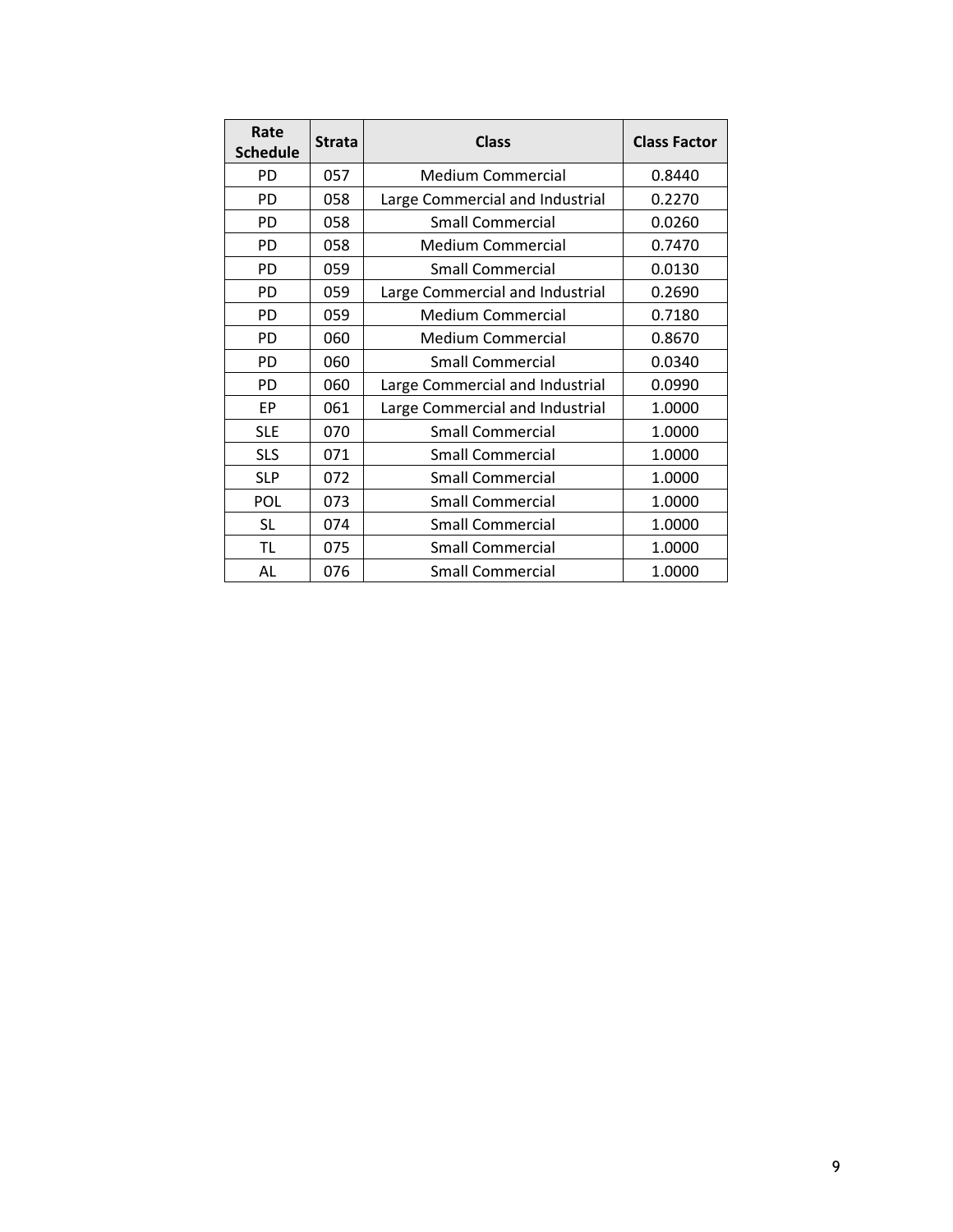# **3. Descriptions of Data Series**

### **a. Hourly Energy**

### **i. Description**

PECO zonal hourly energy (i.e. system load) associated with all PECO customers, total zonal hourly energy for default service customers and total zonal hourly energy for customers being served by EGSs. These same data are also provided for each Procurement Class.

*Please note that all energy (system load) reported by PECO is energy following PECO's 60‐day settlement (energy reconciliation service) with PJM. Therefore PECO provides all energy reports on a two‐month lag.* 

### **ii. Available Reports**

- a. Hourly Energy for PECO Zone (includes aggregated totals for all of PECO's Classes and contains totals for aggregate zone load, default service load, and EGS‐supplied load)
- b. Hourly Energy for the R Class (contains totals for Class load, Class default service load, and Class EGS‐supplied load)
- c. Hourly Energy for the SC Class (contains totals for Class load, Class default service load, and Class EGS‐supplied load)
- d. Hourly Energy for the MC Class (contains totals for Class load, Class default service load, and Class EGS‐supplied load). This report will not be updated starting from May 27, 2017.
- e. Hourly Energy for the LC&I Class (contains totals for Class load, Class default service load, and Class EGS‐supplied load). This report will not be updated starting from May 27, 2017.
- f. Hourly Energy for CCI Class (contains totals for Class load, Class default service load, and Class EGS‐supplied load). Prior to May 27, 2017, this data was constructed by summing the data provided for the MC and LC&I Class (d and e above) in each hour.

#### **iii. Assumptions**

All values are "fully loaded", meaning they include applicable distribution and transmission system losses. These hourly load values, post marginal loss implementation are not equivalent to PJM settlement volumes as, post marginal loss implementation, these values will be de-rated by PJM for marginal losses prior to energy settlement. PECO is also supplying hourly marginal loss deration factors.

PECO allocates UFE to all Load Serving Entities in the PECO zone (i.e., to EGS and default service Load Serving Entities) each month based on load-ratio share. Note that PECO only allocates UFE in the following manner: Prior to March 2015 UFE is allocated to monthly‐ metered customers and not to hourly/interval metered customers. Hourly energy values developed from interval or recorder meters do not include UFE. For non‐interval metered customers, UFE amounts do not need to be added to the historical hourly loads posted to the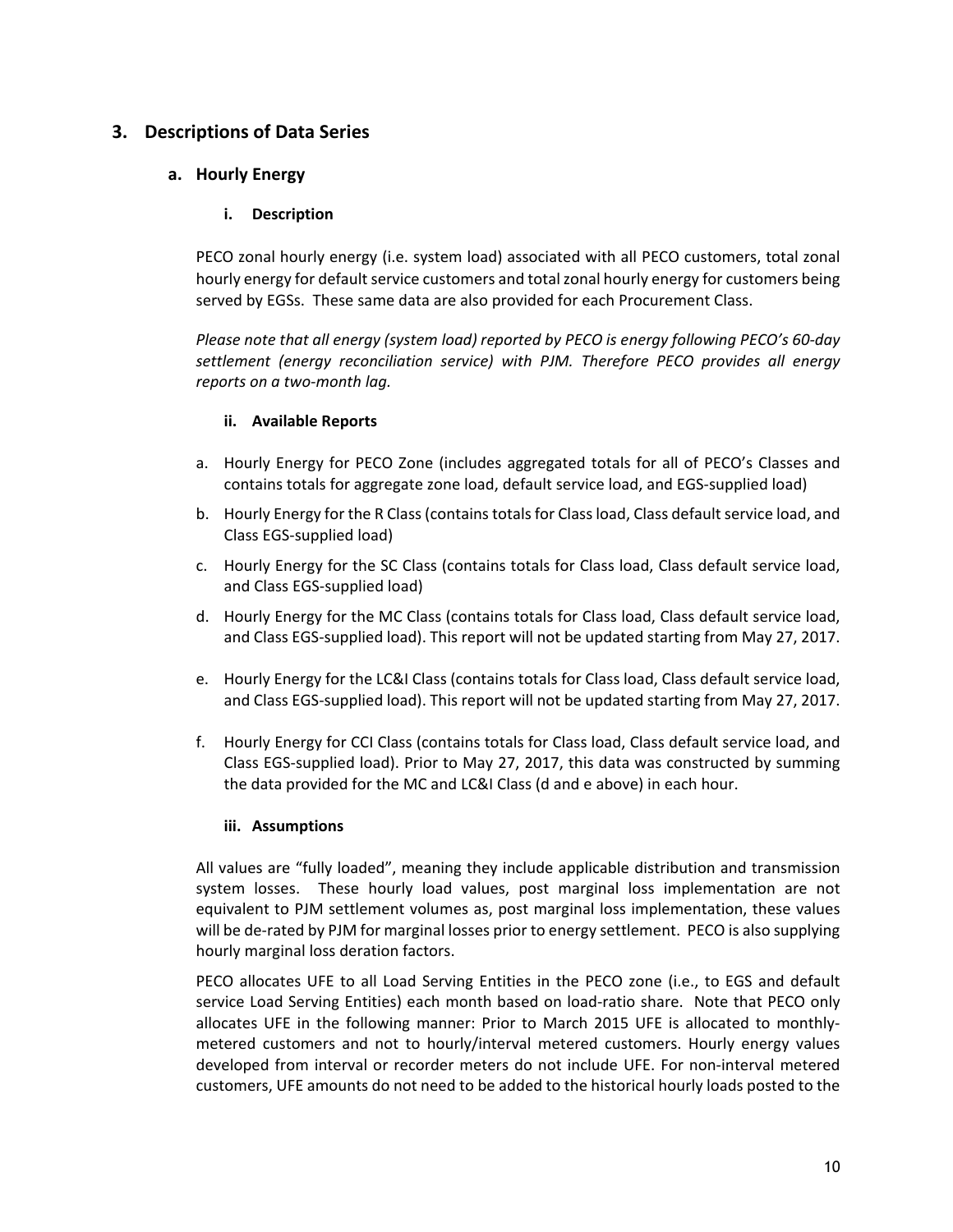Data Room since they already include UFE. Starting in March 2015 UFE is allocated to all customers, including hourly/interval metered customers.

PECO has adjusted all aggregate zone load values to account for PJM meter corrections.

### **b. Peak Load Share (Capacity)**

#### **i. Description**

Daily Capacity Peak Load Contributions ("PLCs") for the total retail load, including load for default service customers as well as customers being served by an EGS, for default service customers and for customers served by EGSs.

### **ii. Available Reports**

- a. Daily PECO PLC (for PECO zone includes aggregated totals for all Classes and contains totals for aggregate zone load, default service load, and EGS‐supplied load)
- b. Daily PECO PLC for the R Class (contains totals for all customers, default service customers, and EGS‐supplied customers)
- c. Daily PECO PLC for the SC Class (contains totals for all customers, default service customers, and EGS‐supplied customers)
- d. Daily PECO PLC for the MC Class (contains totals for all customers, default service customers, and EGS‐supplied customers) . This report will not be updated starting from May 27, 2017.
- e. Daily PECO PLC for the LC&I Class (contains totals for all customers, default service customers, and EGS‐supplied customers) . This report will not be updated starting from May 27, 2017.
- f. Daily PECO PLC for the CCI Class (contains totals for all customers, default service customers, and EGS‐supplied customers). Prior to May 27, 2017 this data was constructed by summing the data provided for the MC and LC&I Class (d and e above) in each day.

#### **iii. Assumptions**

PECO calculates PLCs by first assigning each account an individual PLC and then totaling all account PLCs for a given day to produce aggregate PLC results; this is also known as a "bottom‐ up" calculation.

Prior to January 1, 2008, PLCs were submitted by Electric Distribution Companies (EDCs) to PJM effective from January 1 through December  $31<sup>st</sup>$  of a calendar year. Beginning in 2008, PJM made a change for PLCs to be effective for June 1 through May 31, coincident with the PJM planning year.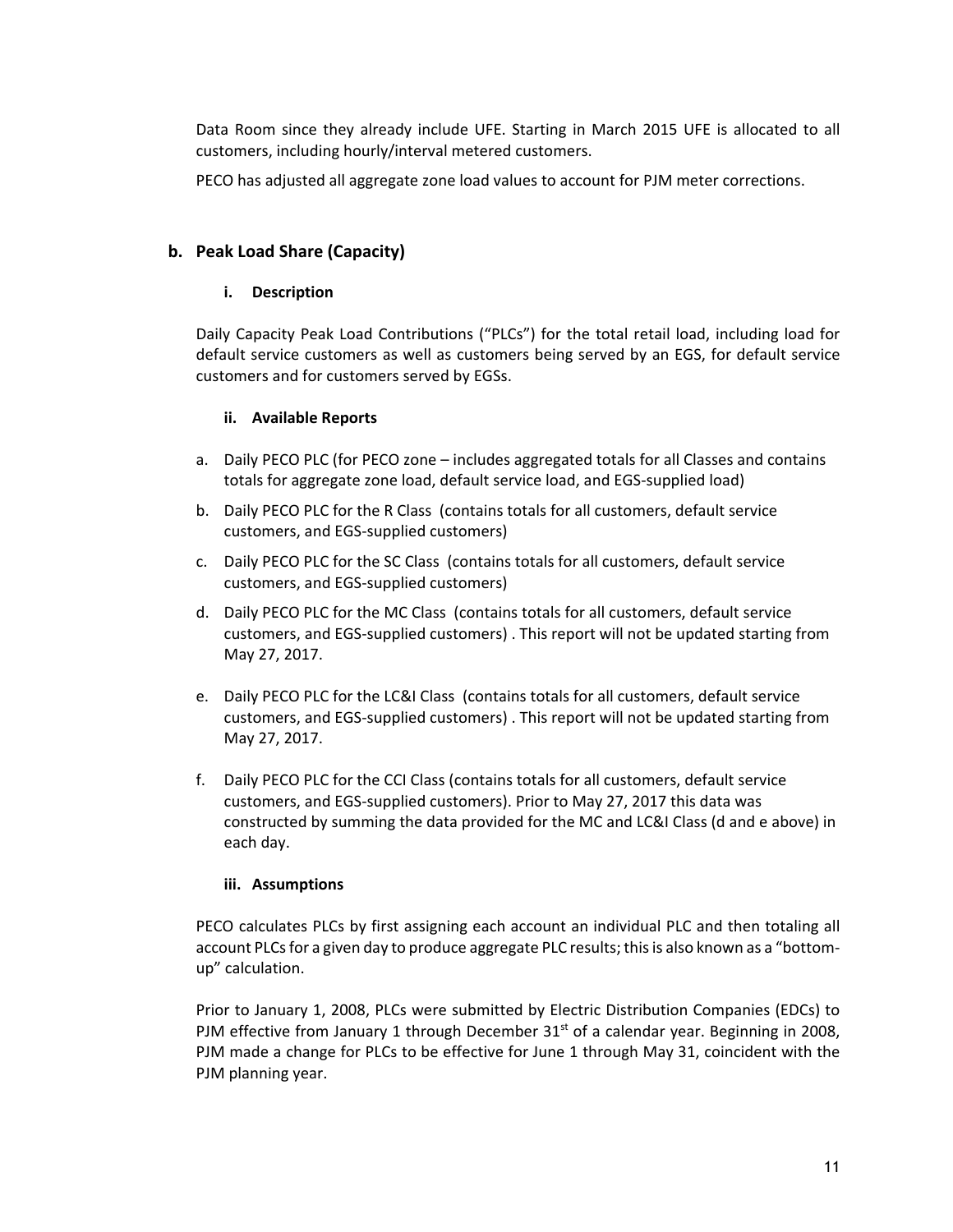### **c. PJM Reliability Pricing Model (RPM) Daily Zonal Scaling Factors**

In order to calculate PECO's daily Unforced Capacity (UCAP) obligation on a daily basis, PJM adjusts the daily PLCs submitted by PECO to a zonal RPM load target by calculating and applying a daily scaling factor. This report provides a list of these scaling factors by day.

PJM implemented RPM in June 2007. As such, PECO is able to provide PJM RPM scaling factor data as far back as June  $1<sup>st</sup>$ , 2007.

Please note that PLCs are also adjusted by other scaling factors. Those scaling factors can be found at: http://pjm.com/markets‐and‐operations/rpm/rpm‐auction‐user‐info.aspx.

### **d. Peak Load Share (Transmission)**

#### **i. Description**

Daily Network Transmission Service Peak Loads ("NSPLs") for the total retail load, including load for default service customers as well as customers being served by an EGS.

#### **ii. Available Reports**

- a. Daily PECO Zone NSPL (for PECO zone includes aggregated totals for all Classes and contains totals for aggregate zone load, default service load, and EGS‐supplied load)
- b. Daily PECO NSPL for the R Class (contains totals for all customers, default service customers, and EGS‐supplied customers)
- c. Daily PECO NSPL for the SC Class (contains totals for all customers, default service customers, and EGS‐supplied customers)
- d. Daily PECO NSPL for the MC Class (contains totals for all customers, default service customers, and EGS‐supplied customers) . This report will not be updated starting from May 27, 2017.
- e. Daily PECO NSPL for the LC&I Class (contains totals for all customers, default service customers, and EGS‐supplied customers) . This report will not be updated starting from May 27, 2017.
- f. Daily PECO NSPL for the CCI Class (contains totals for all customers, default service customers, and EGS‐supplied customers). Prior to May 27, 2017, this data was constructed by summing the data provided for the MC and LC&I Class (d and e above) in each day.

#### **iii. Assumptions**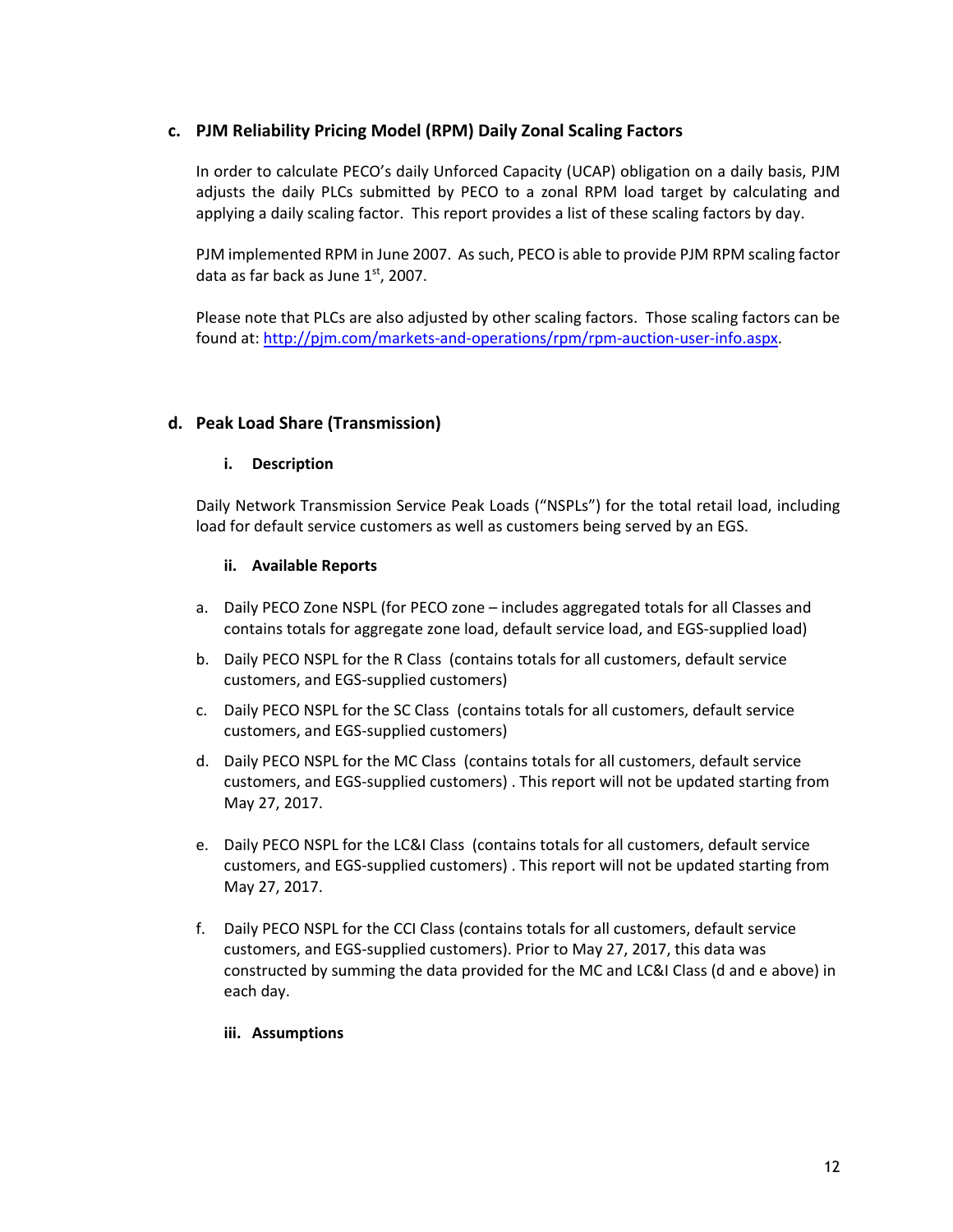PECO calculates NSPLs by first assigning each account an individual NSPL and then totaling all account NSPLs for a given day to produce aggregate NSPL results; this is also known as a "bottom‐up" calculation.

All EDCs within PJM are required to update annual NSPL data by January 1, with those NSPLs effective from January 1 through December 31 of a calendar year.

#### **e. Hourly PECO Zone Unaccounted for Energy (UFE)**

The hourly MW variance between PECO's total retail hourly energy (system load) and the sum of (i) the estimated hourly customer loads (both interval metered and profiled) and (ii) electrical losses. The report contains the aggregate zone load total.

### **f. Customer Counts**

#### **i. Description**

Total number of PECO customers in a particular Class by rate schedule and strata combination as of the last calendar day of the previous month, including counts for default service customers and customers served by EGSs. Each report contains several records per day based on the number of rate schedules and strata that map to each Class. Each report also contains totals for aggregate zone load, default service load, and EGS‐supplied load.

Prospective suppliers can use this as a source of switching data, or data indicating the number of customers that have switched to or from retail EGSs.

#### **ii. Available Reports**

- a. Monthly Counts for the R Class
- b. Monthly Counts for the SC Class
- c. Monthly Counts for the MC Class. This report will not be updated starting from May 2017.
- d. Monthly Counts for the LC&I Class. This report will not be updated starting from May 2017.
- e. Monthly Counts for the CCI Class (Prior to May 2017, this data was constructed by summing the data provided for the MC and LC&I Class (d and e above) in each month.)

### **g. Hourly PJM Deration Factors for PECO Zone**

Hourly state‐estimated factors applied to the PECO zone by PJM to adjust fully loaded energy schedules for those marginal losses that are already accounted for in PJM's Locational Marginal Prices (LMPs). Deration factors are applied to the energy (system load) in the above energy reports as follows, using fully loaded aggregate zone load as an example:

*Derated aggregate PECO zone load =*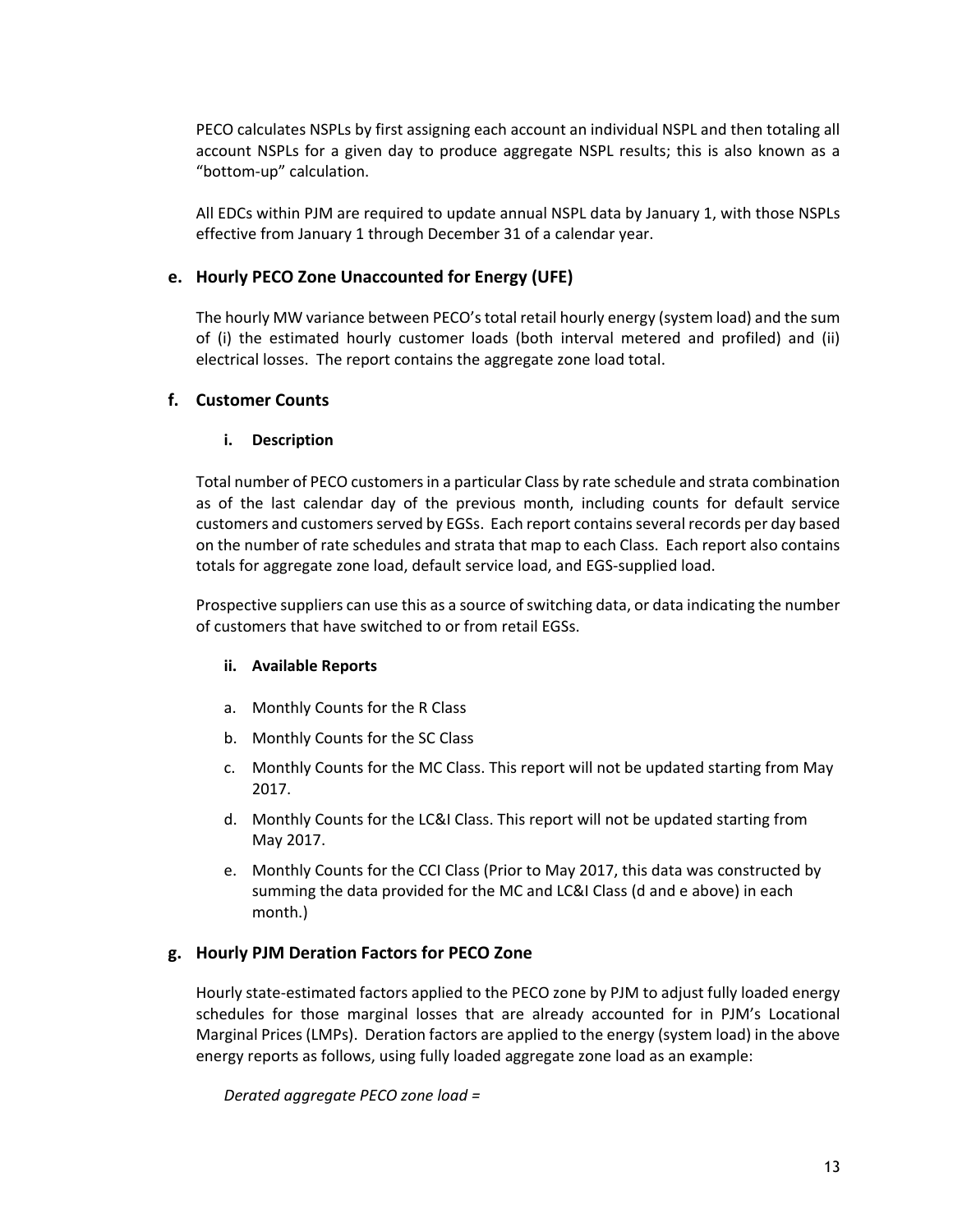#### *Fully loaded aggregate zone load \*(1 – Deration Factor)*

PJM began applying marginal loss deration factors in June 2007 with its implementation of "Marginal Losses". Therefore, PECO does not have deration factor data prior to that date.

### **4. PJM Billing Information**

*Please note that this data is only available through 2010 and is now located on the archive page of the RFP website:* 

http://pecoprocurement.com/admin/index.cfm?s=background&p=archivesAdditionalData

#### **a. Available Reports and Descriptions**

- i. **Historical PJM Billing Data for PECO**. Selected historical monthly PJM billing data for PECO default load, including inadvertent energy and ancillary services. This report includes the PJM billing line item description, the total dollars charged or credited to PECO for the associated line item in a given month, and the associated default load (in megawatt hours) for the month associated with the monthly dollar amounts. Data for this report is available as of June of 2007, coincident with PJM's implementation of its Reliability Pricing Model (RPM). PECO will provide data for periods from June 2007 up to and including December 2010.
- ii. **PJM Billing Statement Line Items**. This report lists all PJM billing line items that currently appear on PECO's monthly PJM billing statement. For each charge and credit, the report includes the PJM line item ID number and description as well as a notation assigning responsibility for the charge – either PECO or the Default Supplier. Items allocated to a Default Supplier will appear either on that supplier's PJM monthly billing statement or on the supplier's monthly default service invoice from PECO, dependent upon the ability of PJM to allocate each particular item on PECO's behalf. This report will be updated approximately two months prior to each procurement, rather than on a monthly basis like the above report.

#### **b. Assumptions**

As mentioned previously, PECO only has access to its own data and does not have access to any other data from other entities like EGSs, which means it can only provide PJM Billing data associated with its own Default Service Load.

PECO expects that PJM billing line item descriptions will change over time, as has been the case historically. As a result, the line items appearing in all of the above reports reflect PJM billing line items as of report publication and do not necessarily correspond to the line items referenced in any sample PJM invoice from PECO's Default Service Supplier Master Agreement*.*